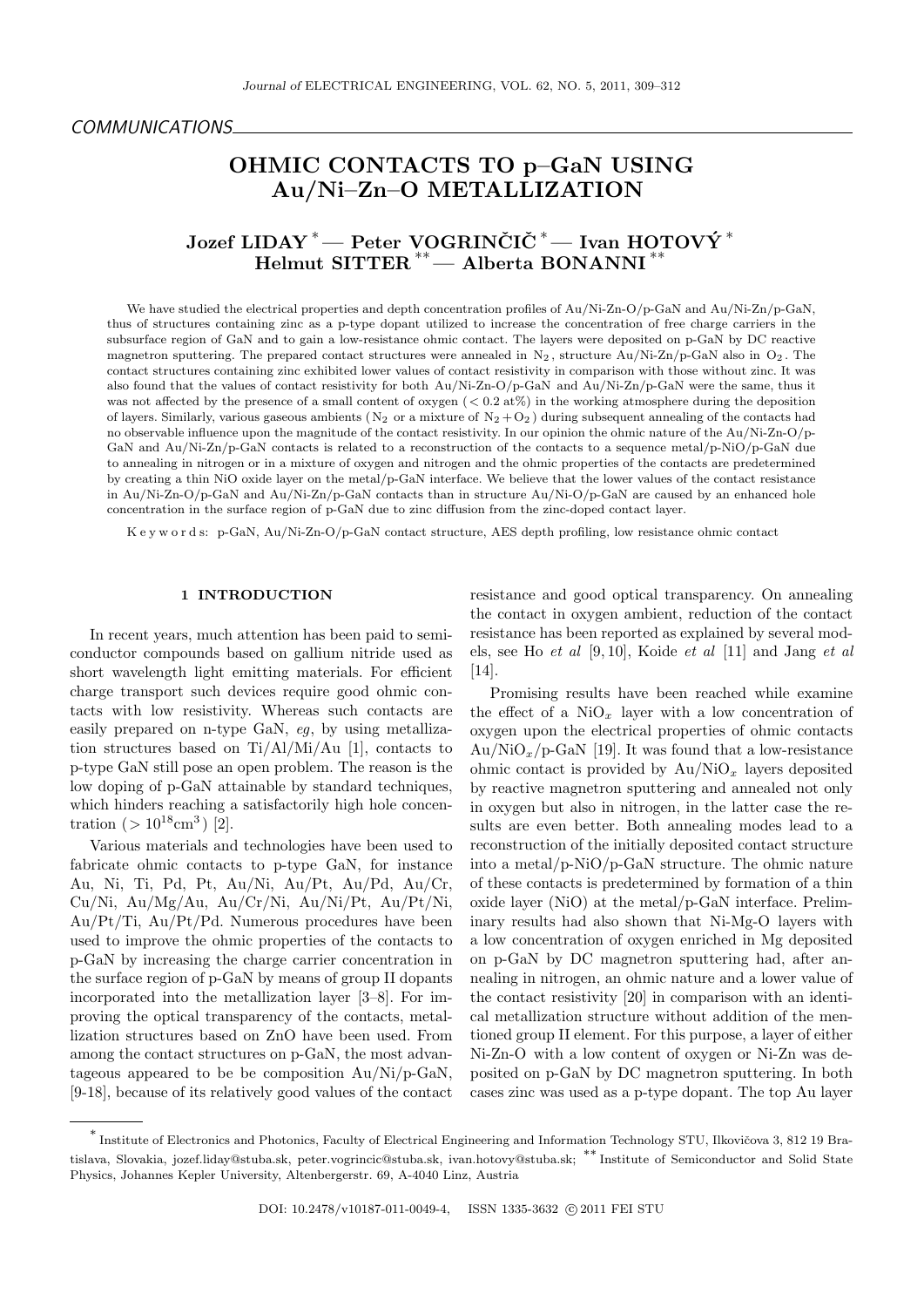|                  | Sample Oxygen content in the<br>atmosphere during<br>deposition of Ni-Zn-O(at.%) deposition of Ni-O(at.%) | Oxygen content in the<br>atmosphere during | Contact<br>in $N_2$ | Contact<br>annealing annealing in<br>$N_2 + O_2$ mixture $N_2 (\Omega \text{cm}^2)$ | Contact resistivity<br>on annealing in |
|------------------|-----------------------------------------------------------------------------------------------------------|--------------------------------------------|---------------------|-------------------------------------------------------------------------------------|----------------------------------------|
| S <sub>22</sub>  | no oxygen                                                                                                 |                                            |                     | Yes                                                                                 | $1.2 \times 10^{-3}$                   |
| S <sub>2</sub> 3 | no oxygen                                                                                                 |                                            | Yes                 |                                                                                     | $1.2 \times 10^{-3}$                   |
| S <sub>27</sub>  | ${}_{\leq 0.2}$                                                                                           |                                            | Yes                 |                                                                                     | $1.3 \times 10^{-3}$                   |
| L7               |                                                                                                           | 0.2                                        |                     |                                                                                     | $3.9 \times 10^{-3}$                   |

**Table 1.** Samples, their preparation and contact resistivity

was deposited in a similar way. The prepared structures were annealed in  $N_2$ , structure Au/Ni-Zn/p-GaN also in O<sup>2</sup> . The contact resistance determined using the C-TLM method was correlated with the depth distribution of elements in the contact structures measured by Auger electron spectroscopy.

#### **2 EXPERIMENTAL**

GaN films were fabricated in AIXTRON 200 RF-S horizontal flow MOCVD reactor on (0001) sapphire substrates using the procedure of substrate nitridation, deposition of a low-temperature GaN nucleation layer at 540 *◦*C with subsequent annealing and, finally, growing a  $1 \mu m$  thick GaN buffer at  $1050 °C$ . Mg- $\delta$  doping was achieved by alternatively closing the trimethylgallium and opening the biscyclopentadienyl magnesium sources during the growth at 950 *◦*C. The thickness of GaN:*δ*-Mg was around 800 nm. After annealing in  $N_2$  atmosphere at 780 *◦*C for 15 minutes to activate the Mg, p-GaN layers were obtained with typical carrier concentrations around <sup>7</sup> *<sup>×</sup>* <sup>10</sup><sup>17</sup>cm*−*<sup>3</sup> and mobility around 10 cm<sup>2</sup>*/*Vs.

To study the effect of the surface cleaning prior to lithography and contact metallisation, the samples were treated with buffered oxide etchant and irradiation by a UV lamp for 0 to 25 minutes.

The p-GaN layers were first sequentially ultrasonically treated for 5 minute in each step in acetone, isopropanol, DI water, and then they were dried with compressed  $N_2$ . Prior to lithography and contact metallization they were chemically etched by a buffered oxide etchant to remove the surface native oxide.

The circular transmission line method (CTLM) patterns to characterize ohmic contacts were photolithographically designed for measuring the contact resistivity. Metal thin films were deposited by dc magnetron sputtering. The  $\text{Ni}_{90}\text{Zn}_{10}$  (20 nm) thin film with and without small content of oxygen was prepared by dc reactive magnetron sputtering from a Ni target containing 10 at% of Zn in a mixture of oxygen and argon or in pure argon, respectively. The distance between the target and the substrate was approximately 75 mm. A sputtering power of 600 W was used. Both argon inert flow and oxygen reactive flow were controlled by mass flow controllers. The total gas pressure was kept at 0*.*5 Pa.

After the deposition the samples were subsequently annealed in a rapid thermal annealing furnace at a temperature of  $500\degree C$  for 2 minutes in N<sub>2</sub> or in a mixture of  $N_2 + O_2$ . I-V measurements were performed on a Keithley 237 parameter analyzer equipped with an MDC Duo Chuck by applying a voltage ramp from *−*10 V to +10 V and measuring the respective current. From the slope of the I–V curves, the total resistance was determined. The contact resistivity was determined using the model of Marlow and Das.

AES depth profiling was carried out in a Varian Auger electron spectrometer equipped with a cylindrical mirror analyzer (CMA) and EX 05 VG ion gun. A primary electron beam was used with energy 3 keV and angle of incidence 20*◦* with respect to the surface normal. Sputtering was achieved by scanned  $Ar^+$  ion beams with energy 1 keV and angle of incidence 60*◦* with respect to the surface normal. The energy resolution of the CMA was  $\Delta E/E = 0.3\%$ . Auger depth profiling employed the Auger peaks of Au ( 239 eV), Ni ( 848 eV), Zn ( 994 eV), Ga (1070 eV), N (385 eV), O (510 eV) and C (270 eV).

#### **3 RESULTS**

Table 1 summarizes the measured values of the contact resistances of structures Au/Ni-Zn-Ox/p-GaN and Au/Ni-Zn/p-GaN containing zinc as a p-type dopant and of the  $Au/Ni-O_x/p-GaN$  structure without this dopant. The contact structures containing zinc have lower values of the contact resistance than the contacts without zinc. The contact resistances of Au/Ni-Zn-O*x/*p-GaN and  $Au/Ni-Zn/p-GaN$  are the same, thus they were virtually not affected by the small content of oxygen (*<* 0*.*2 at%) in the working atmosphere during deposition.

Similarly, the different gaseous ambient  $(N_2 \text{ or a mix-})$ ture of  $N_2$  and  $O_2$ ) during annealing had no influence on the contact resistivity.

Figure 1a shows the AES depth profile of the asdeposited Au/Ni-Zn/p-GaN structure. The depth profiles of the Zn dopant and of oxygen exhibit pile-ups at the Au/Ni-Zn interface, oxygen is slightly piled up also at the Ni-Zn/p-GaN interface. Annealing in  $N_2$  resulted in out-diffusion of part of Ni and Zn through the Au layer (Fig. 1b) and vice versa, in-diffusion of Au and O to the interface of the metallization layer with p-GaN. The gradient of diffused Zn increases towards the surface of the sample due to the presence of oxygen that enhances the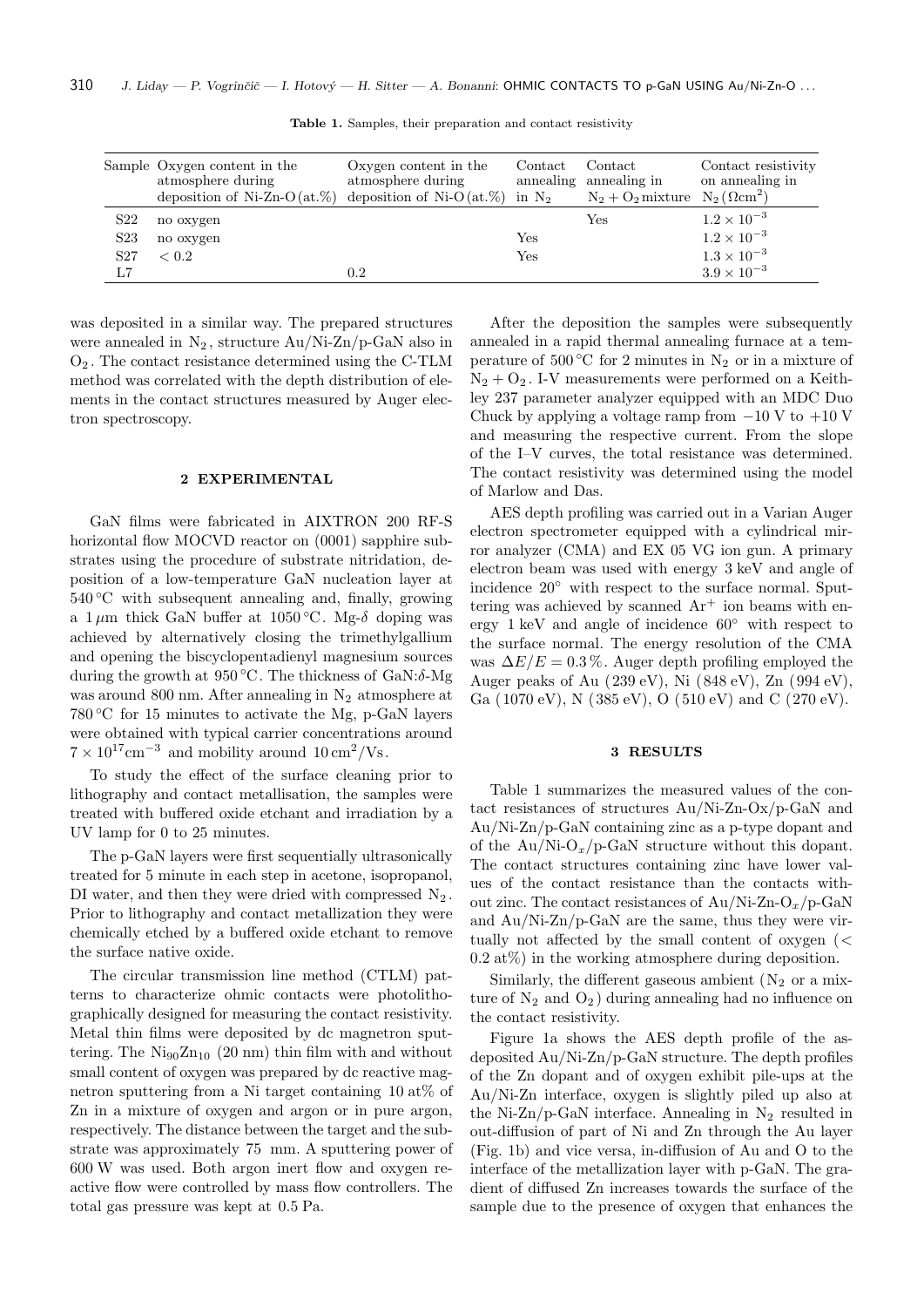

(c) **Fig. 1.** AES depth profiles of Au/Ni-Zn/p-GaN contact structures: (a) – as deposited (sample S21), (b)– after annealing in N<sup>2</sup> at 500 *◦*C for 2 minutes (sample S23) , (c) – after annealing in the mixture of N<sup>2</sup> and *O*<sup>2</sup> at 500 *◦*C for 2 minutes (sample S22)



**Fig. 2.** AES depth profiles of Au/Ni-Zn-O/p-GaN contact structures (sample S26) in which Ni-Zn-O was deposited at 0.2 at% of oxygen in the working atmosphere: (a)– as deposited (sample S26), (b)– after annealing in N2 at 500 *◦*C for 2 minutes (sample S27).

diffusion of zinc and brings about its oxidation. Oxygen diffused through the whole metallic layer down to GaN and oxidized the components of the layer, Ni and Zn. In Fig. 1c one can see that annealing of the identical Au/Ni-Zn/p-GaN structure in a mixture of oxygen and nitrogen resulted in complete out-diffusion of nickel and zinc, their oxidation from the oxygen in the gaseous ambient during annealing. Zinc is homogeneously distributed in the NiO layer and similarly like NiO it is in direct contact with GaN.

Figure 2 shows AES depth profiles of the Au/Ni-Zn-O*/* p-GaN structure in which Ni-Zn-O was deposited at low content of oxygen in the working atmosphere  $(0.2 \text{ at\%})$ . Annealing in  $N_2$  had a similar effect as in the contact structures Au/Ni-Zn prepared without adding oxygen into the atmosphere during deposition. The concentration profiles of Ni, O and Zn prove that in-diffused oxygen supports out-diffusion of Zn and Ni and, at the same time, it causes their oxidation. In-diffused oxygen reached as far as the interface of the metallic layer with GaN.

Comparison of the concentration depth profiles of Au/Ni-Zn-O*/*p-GaN and Au/Ni-Zn /p-GaN contacts annealed in nitrogen with the profile of Au/Ni-Zn /p-GaN annealed in oxygen reveals that annealing in nitrogen atmosphere resulted in only partial diffusion of the components in the contact structures. The kinetics of the diffusion process indicates that a longer time of annealing would lead to similar diffusion-broadening of the components as in the contacts annealed in the mixture of oxygen and nitrogen. The measured, almost identical values of contact resistances of the structures annealed in the two gaseous ambients indicate that creation of an ohmic contact is not preconditioned by full mixing of the constituents of the metallic layers. Similarly like in the case of